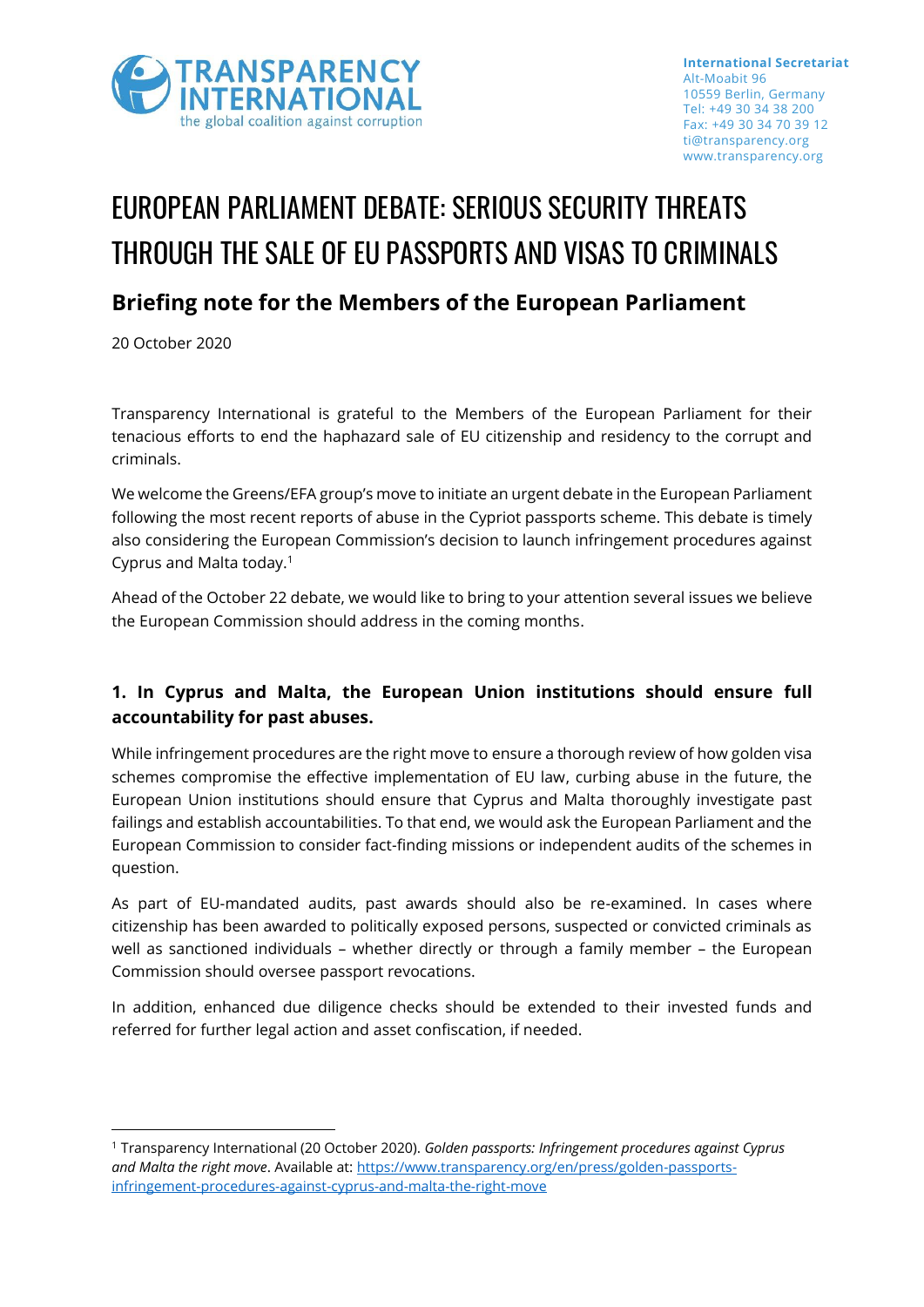#### **2. In addition to Cyprus and Malta, the European Commission should examine other schemes that – directly or indirectly – sell citizenship to the super-rich.**

It is crucial that residency-by-investment schemes do not fall of the EU agenda, especially as some schemes – for example, those of Bulgaria and Portugal – already offer investors a route to citizenship through their residence programmes. If citizenship-by-investment schemes are deemed illegal, such arrangements may, in fact, become the new normal. With the Maltese scheme's planned revamping and the prospects that Cypriot government may try to follow the same path, residency schemes will continue to pose threats to the integrity and security of the EU unless standards are harmonised.

It should also be pointed out that Austria, which does not have a dedicated scheme and has not been scrutinised by the European Commission thus far, also allows rich foreign investors to acquire citizenship in exchange of substantial investment.<sup>2</sup>

#### **3. The European Commission should subject the private sector intermediaries to anti-money laundering obligations.**

The investor migration schemes are powered by a multi-billion industry and private sector players who design programmes, advise governments and lobby on their behalf. We have had concerns regarding conflicts of interest in the way the programme intermediaries operate, as evidenced in the undercover investigations by Al Jazeera.

Despite the high risk of money laundering, the golden visa industry currently operates unregulated. Transparency International recently proposed to the European Commission to extend anti-money laundering obligations to private sector intermediaries. <sup>3</sup> Firms operating in the sector should be licensed and comply with minimum requirements including the respect of a code of conduct and the obligation to provide details on their beneficial owners. However, it should be highlighted that this would not entirely address the issue as the ultimate responsibility should lie with public authorities and cannot be delegated to the private sector.

#### **4. While the scandals surrounding Cypriot and Maltese passports schemes present examples of the most egregious abuse, the problem requires a systemic, long-term solution.**

We encourage the European Parliament to remain firm in the position that the problem is larger than a single country's failures.

<sup>2</sup> Transparency International & Global Witness (October 2018). *European Getaway: Inside the Murky World of Golden Visas*. Available at: [https://www.transparency.org/en/publications/golden-visas;](https://www.transparency.org/en/publications/golden-visas) Organized Crime and Corruption Reporting Project (5 March 2018). *Visa scandals slammed Austria's door shut — or did they?* Available at:<https://www.occrp.org/en/goldforvisas/visa-scandals-slammed-austrias-door-shut-or-did-they>

<sup>3</sup> Transparency International EU (26 August 2020). *Transparency International EU calls for tougher EU antimoney laundering rules in light of COVID-19 crisis and recent money laundering scandals. Available at:* <https://transparency.eu/tougher-aml-rules-pr/>